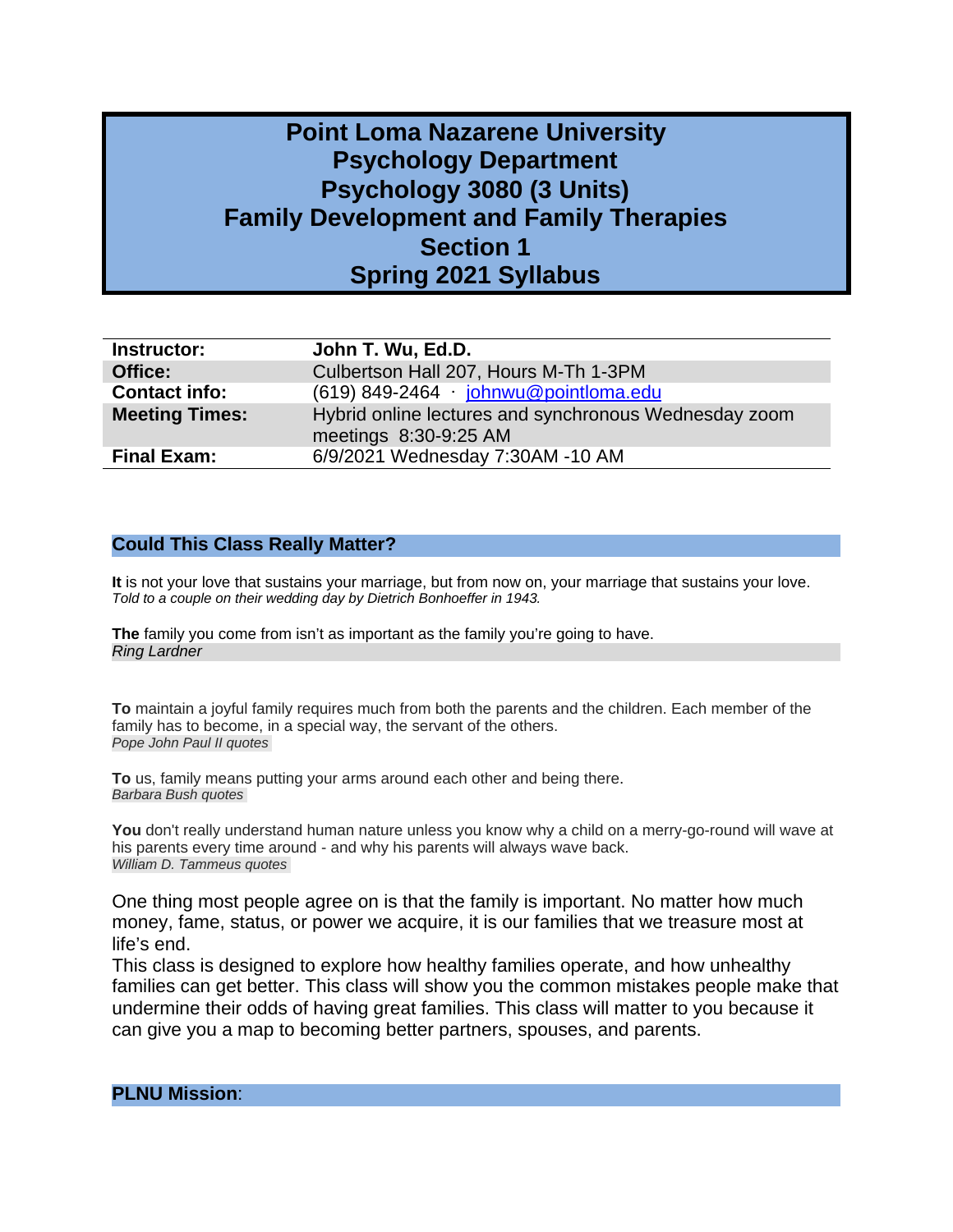## **To Teach ~ To Shape ~ To Send**

Point Loma Nazarene University exists to provide higher education in a vital Christian community where minds are engaged and challenged, character is modeled and formed, and service becomes an expression of faith. Being of Wesleyan heritage, we aspire to be a learning community where grace is foundational, truth is pursued, and holiness is a way of life.

#### **Catalog Description:**

Introduction to the normative stages and crises affecting families over the life span and to the major theories of family and marital psychotherapy. Emphasis on how various models work with relational systems to facilitate development through times of crisis and developmental transition. Also focuses on therapeutic issues of substance abuse and on legal issues involved in child, spousal, and elder abuse. Family developmental theories are applied to community organizations in order to assist students in understanding how system principles are used in community consultation.

The professor reserves the right to change the syllabus at his discretion. **Course Objectives**:

- Expose students to theological ways of thinking about the family.
- Expose students to the importance of the family and impacts of divorce.
- Introduce the common theoretical orientations in family therapy.
- Introduce special topics such as substance abuse and child abuse.
- Expose students to community consultation models such as marriage education and pre-marital couple's preparation.
- Increase students' understanding of their own family dynamics.

## **Student Learning Outcomes:**

By the end of this course you will be able to…

- Describe seven family theories and their core concepts and techniques.
- Critique the impact of marriage, divorce, and cohabitation.
- Describe families from a theological perspective.
- Summarize marriage education in the areas of mate selection, premarital preparation, and divorce prevention.
- Compare concepts of family therapy to your own family.
- Predict possible impacts to your future family based on your own family analysis.
- These objectives will be achieved through your diligent study of the assigned readings, lectures given, videos shown, group presentations, and key written assignments.

## **Readings**:

Our course will use two books and one recommended book:

• Nichols, M., and Schwartz, R. (2014). Essentials of Family Therapy, 6<sup>th</sup> Ed. Pearson: Boston.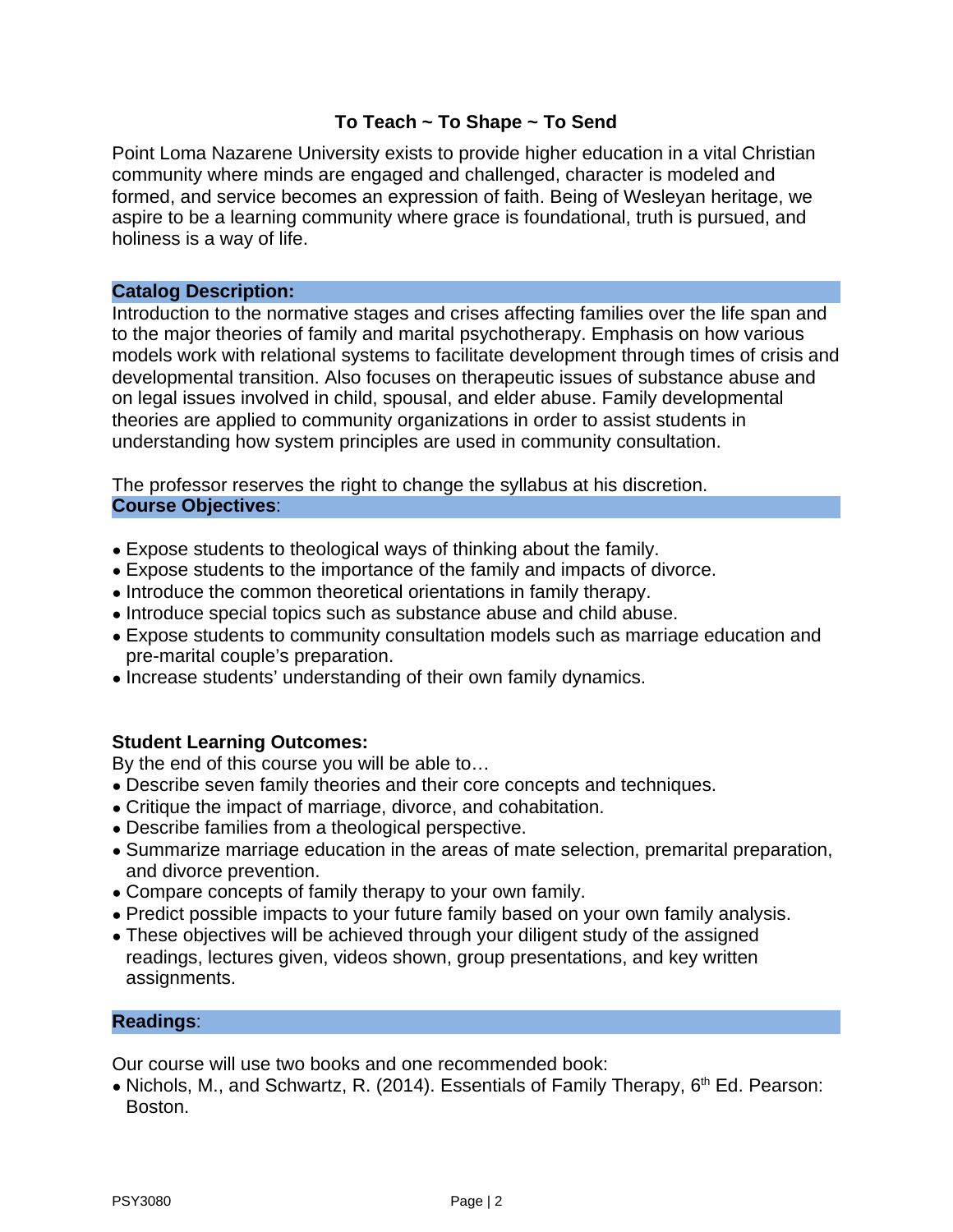- Gottman, J. M. and Silver, N. (2015). The Seven Principles for Making Marriage Work: A Practical Guide from the Country's Foremost Relationship Expert.
- Supplemental readings accessed through Canvas.

**Recommended book :** Yoyo Dad 2: Dating Well in an Up and Down World. (Search Amazon for "Yoyo Dad" ).

## **Course Credit Hour Information**:

In the interest of providing sufficient time to accomplish the stated Course Learning Outcomes, this class meets the PLNU credit hour policy for a  $\,$  3 unit class delivered over  $\,$  15 weeks. It is anticipated that students will spend a minimum of  $\overline{37.5}$  participation hours per credit hour on their coursework. For this course, students will spend an estimated 112.5 total hours meeting the course learning outcomes.

#### **Grading**:

The final grade will be based on a combination of five exams, two papers, one book journal, and one final. Students may drop the lowest of the first five exams but must take the final. Students must take the final and turn in the Family Paper to pass the class.

|                                 | <b>Points</b> | <b>My Score</b> |
|---------------------------------|---------------|-----------------|
| Exam 1                          | 80            |                 |
| Exam 2                          | 80            |                 |
| Exam 3                          | 80            |                 |
| Exam 4                          | 80            |                 |
| Exam 5                          | 80            |                 |
| <b>Genogram Project</b>         | 35            |                 |
| <b>Family Analysis Paper</b>    | 55            |                 |
| Gottman Book Journal            | 40            |                 |
| <b>Comprehensive Final Exam</b> | 120           |                 |
| <b>Total</b>                    | 570           |                 |

## **PSYCHOLOGY DEPARTMENT NORMAL CURVE GUIDES**

| <b>Z</b> Score |      |        |          |       |   | Percent   |
|----------------|------|--------|----------|-------|---|-----------|
| Α              | ⊥.33 | 0.0918 | 9.2%     |       |   | 93-100%   |
| Α-             |      | 0.1587 | $16.7\%$ | 15.9% | A | $ 90-92%$ |
| lB+            | 1.67 | 0.2514 | 9.3%     |       | B | 88-89%    |

| <b>Z Score</b> |         |       | <b>Percentage Score</b> |           |  |  |
|----------------|---------|-------|-------------------------|-----------|--|--|
| 1918           | $9.2\%$ |       | $A =$                   | 93-100%   |  |  |
| .587           | 6.7%    | 15.9% |                         | $ 90-92%$ |  |  |
| !514           | $9.3\%$ |       | lB +                    | 88-89%    |  |  |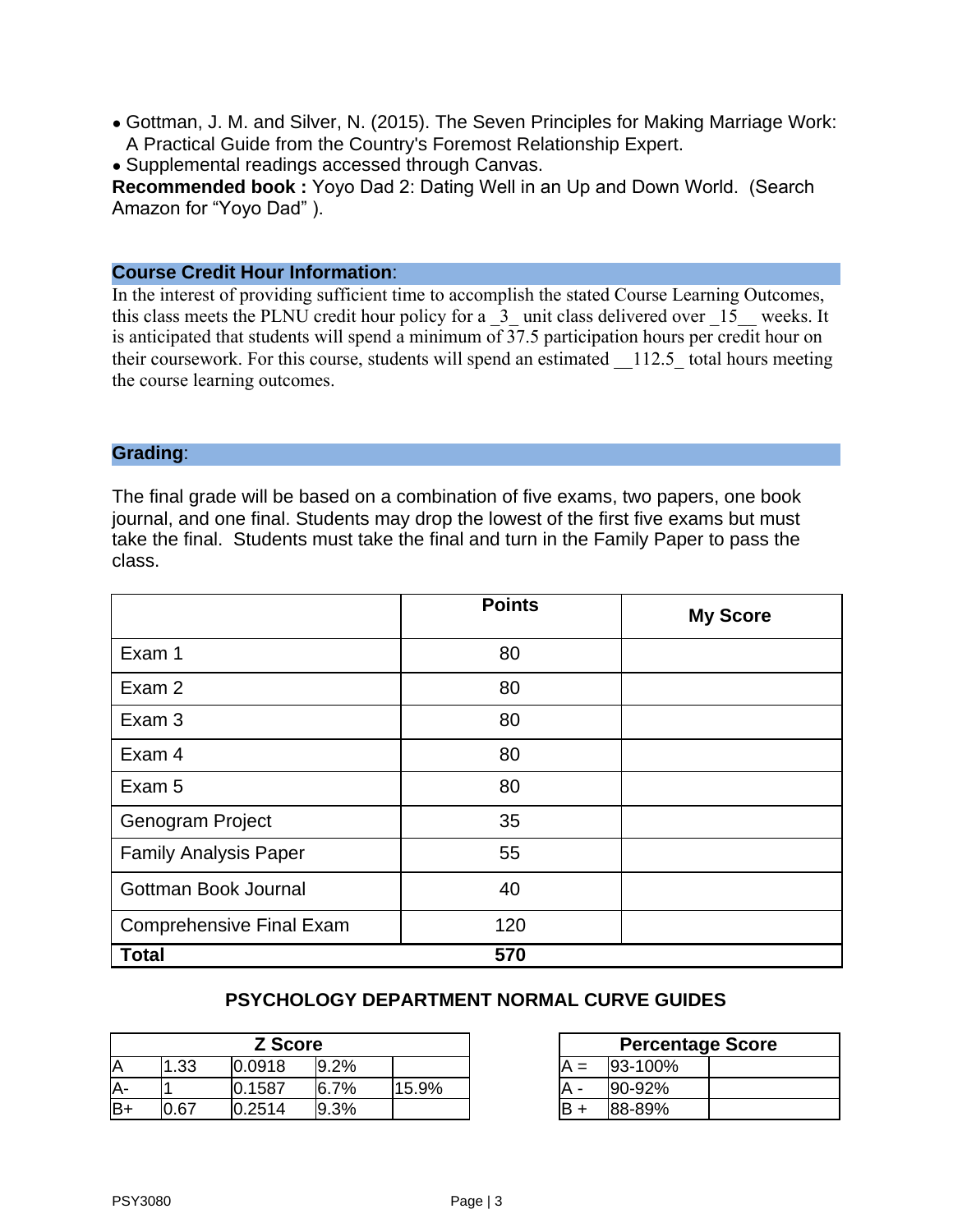| B                       | 0.33      | 0.3707 | 11.9% |       | В              | 84-87% |          |
|-------------------------|-----------|--------|-------|-------|----------------|--------|----------|
| B-                      | 10        | 0.5    | 12.9% | 34.1% | B -            | 80-83% |          |
| $C+$                    | $-0.33$   | 0.6293 | 12.9% |       | $C +$          | 77-79% |          |
| $\overline{\mathsf{C}}$ | -1        | 0.8413 | 21.2% |       |                | 70-76% |          |
| $C -$                   | $-1.33$   | 0.9082 | 6.7%  | 40.8% | $\mathsf{C}$ - | 65-69% |          |
| $D+$                    | $-1.67$   | 0.9525 | 4.4%  |       | $D +$          | 62-64% |          |
| $\overline{D}$          | -2        | 0.9772 | 2.5%  |       |                | 55-61% |          |
| ID-                     | $-2.33$   | 0.9901 | 1.3%  |       | D -            | 50-54% |          |
| IF.                     | $< -2.33$ |        | 1.0%  | 9.2%  |                | 49%    | or below |
|                         |           |        |       |       |                |        |          |

| B                                                                                            | 84-87% |          |
|----------------------------------------------------------------------------------------------|--------|----------|
|                                                                                              | 80-83% |          |
|                                                                                              | 77-79% |          |
|                                                                                              | 70-76% |          |
| $\begin{array}{c c}\n\hline\nB & - \\ \hline\nC & - \\ \hline\nC & - \\ \hline\n\end{array}$ | 65-69% |          |
| $D +$                                                                                        | 62-64% |          |
| $\overline{D}$                                                                               | 55-61% |          |
|                                                                                              | 50-54% |          |
| $\overline{\mathsf{F}}$                                                                      | 49%    | or below |

The student will receive the **higher grade** between Z Score and Percentage Score grade calculations. A minimum of 50% is needed to pass the course.

Grades will be based on the Psychology departmental standards for upper division courses. The professor reserves the right to adjust the scale if needed. Students are expected to participate in discussions. In the event a student's final grade is within three points of the next grade, classroom participation will be considered in assigning the final grade.

All examinations except the final are non-comprehensive and will cover the text, lecture, and video material. The format of the examinations may consist of multiple choice, fill-in, short answer, and essay questions. The final is comprehensive. No make-up exams will be given without the prior approval of the instructor. If an exam is missed without an authorized excuse, that exam will be the dropped exam.

#### **Final Examination Policy**:

Successful completion of this class requires taking the final examination **on its scheduled day**. The final examination schedule is posted on the [Class Schedules](http://www.pointloma.edu/experience/academics/class-schedules) site. No requests for early examinations or alternative days will be approved.

#### **Assignments**:

## **There are three individual written assignments:**

- a. The first written assignment is a **detailed genogram** of your family that extends at least three generations. This is worth 35 points. This project should have **two sections**. One section will show all family members in a **genogram** (and include important features such as marriage, separation, divorce, alcoholism, abuse, mental illness, etc.). On the genogram include a **key** that shows history of alcohol, mental illness, major health concerns, etc. Show this key even if your family does not have these issues so that it is clear you assessed the issues. A second section will show your immediate family and your parents and their parents in a **structural chart** (who is close to whom?). Please break the structural chart into pieces to show the specific relationships – not one large structural chart showing everyone at once.
- b. The second written assignment is the signature assignment of the course: a **family/biography assessment**. Using class lectures and readings, you will write an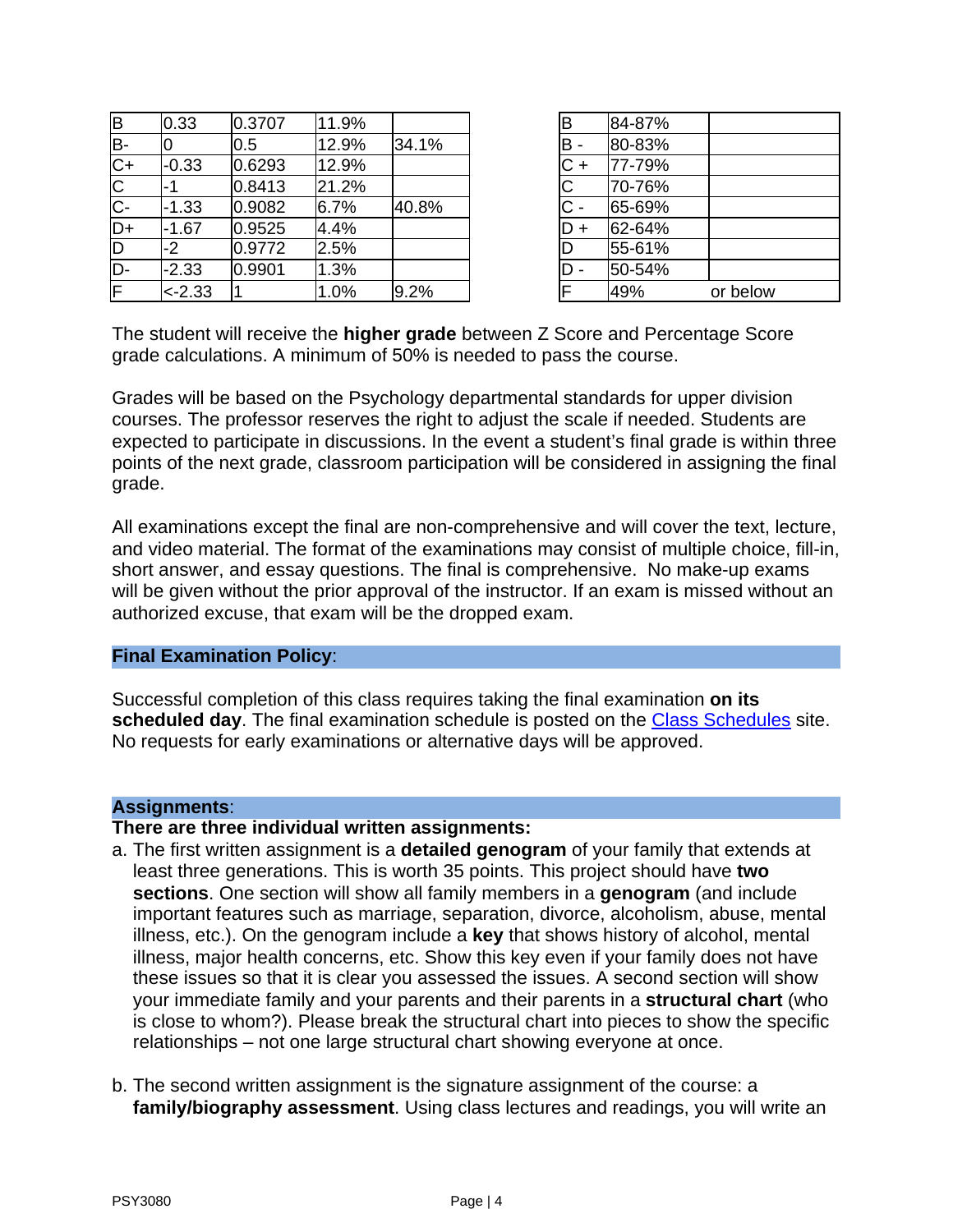analysis of either your personal family (at least three generations) or another family you know **extremely** well. You may choose any theoretical orientation (or blend of orientations). 55 points / approximately 10-15 pages. Please label each of the ten sections.

Analysis should include the following ten sections:

- 1. A brief overview of the theory used. 2. Introduce your family (who are the members?). What is the structure of the family (e.g., is it open, closed, close or distant? How did your parents get along with each other and their parents? How did you get along with them?).
- 3. Strengths and weaknesses.
- 4. Impact of gender and ethnicity.
- 5. Impact of finances and spirituality.
- 6. Experiences with death.
- 7. Intervene in your family using your theory. How would it be different?
- 8. Think about how your family impacted you in good ways and not so good ways. What lessons do you wish to bring into your future family? Based on your family analysis and your previous romantic patterns, what do you need to guard against in your future romantic relationships? **Ask someone** who knows you well (not a dating partner) what they recommend you remember when you choose a mate and build a family.
- 9. Based on your family and past relationships give tips to your current or future spouse about how to successfully be married to you.
- 10. When your own child is 25 years old, what do you hope he or she will say are the most important things he or she learned from you? What do you need to do now to help make that happen?

C. The third assignment is a **book journal** on the **Gottman book, The Seven Principles for Making Marriage Work.** Write one page for **each chapter (**including the afterward**)** that consists of two parts: summarizing the key ideas, and giving your opinion of the material. You will have 12-14 pages total, but should think of this as a lightly graded journal, not a well-crafted paper (but spelling still counts!). An alternate assignment is that you can make a **video** where you teach Gottman's Seven Principles to a group of engaged couples. This should be creative, and each principle should be clearly described and explained. The length should be 5-10 minutes total, and you will upload the Youtube link on canvas. Either assignment is worth 40 points.

The requirements are as follows:

\*Use 8 ½ by 11 paper, typewritten, on one side only.

\*Place the title and your name on the top of the first page.

\*Use double spacing and one inch margins. The Gottman assignment may be single spaced.

\*All late papers lose 10% per week late; no papers will be accepted after the last day of classes (nothing is accepted during finals week).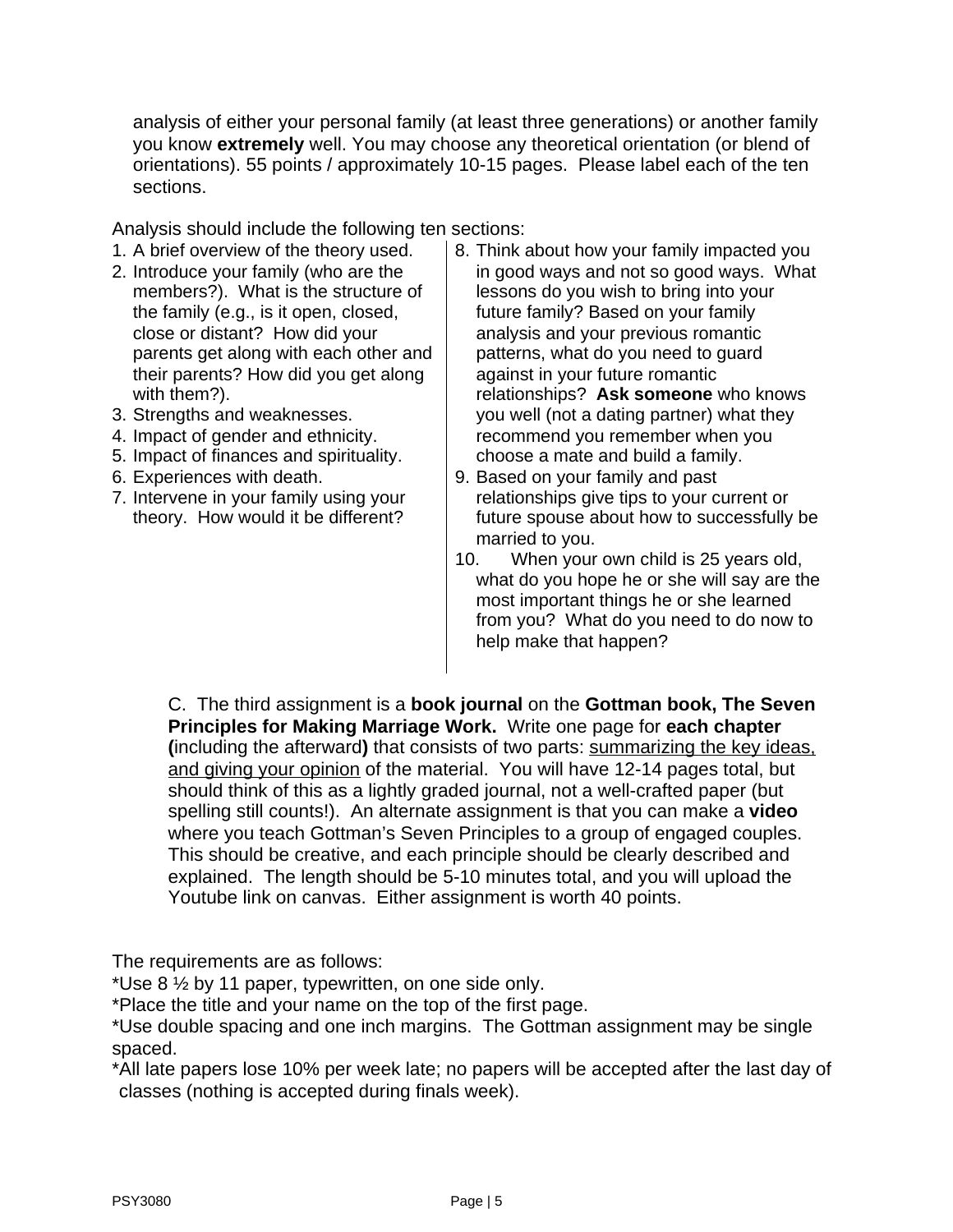\*\*Papers will be submitted electronically on Canvas in PDF format. The genogram assignment will be turned in during class.

#### **State Authorization**:

State authorization is a formal determination by a state that Point Loma Nazarene University is approved to conduct activities regulated by that state. In certain states outside California, Point Loma Nazarene University is not authorized to enroll online (distance education) students. If a student moves to another state after admission to the program and/or enrollment in an online course, continuation within the program and/or course will depend on whether Point Loma Nazarene University is authorized to offer distance education courses in that state. It is the student's responsibility to notify the institution of any change in his or her physical location. Refer to the map on [State Authorization](https://www.pointloma.edu/offices/office-institutional-effectiveness-research/disclosures) to view which states allow online (distance education) outside of California.

## **PLNU Copyright Policy**:

Point Loma Nazarene University, as a non-profit educational institution, is entitled by law to use materials protected by the US Copyright Act for classroom education. Any use of those materials outside the class may violate the law.

## **Academic Integrity and Behavioral Expectations**:

Students should demonstrate academic honesty by doing original work and by giving appropriate credit to the ideas of others. Academic dishonesty is the act of presenting information, ideas, and/or concepts as one's own when in reality they are the results of another person's creativity and effort. A faculty member who believes a situation involving academic dishonesty has been detected may assign a failing grade for that assignment or examination, or, depending on the seriousness of the offense, for the course. Faculty should follow and students may appeal using the procedure in the university Catalog. See [Academic Policies](https://catalog.pointloma.edu/content.php?catoid=41&navoid=2435#Academic_Honesty) for definitions of kinds of academic dishonesty and for further policy information.

This class will be conducted in accordance with the college student code of conduct and basic standards of academic honesty. It goes without saying that any forms of cheating, plagiarism, or other forms of academic dishonesty are not acceptable and will severely impact your grade and any future letters of recommendation. Is it really worth it? Part of my job is to help create a positive learning community. If you repeatedly have a negative impact on that community, I reserve the right to lower your final grade by one letter grade. Ultimately, everyone has to choose whether they will contribute or break down community, and I invite you to be a contributor.

Attendance and participation is a critical component of this course. Much of the learning comes from class discussion and material not covered in the book. That is why the PLNU attendance policy will be closely followed. Please note that only Provost approved, university-sponsored activities are excused and personal reasons such as illness or family events are not.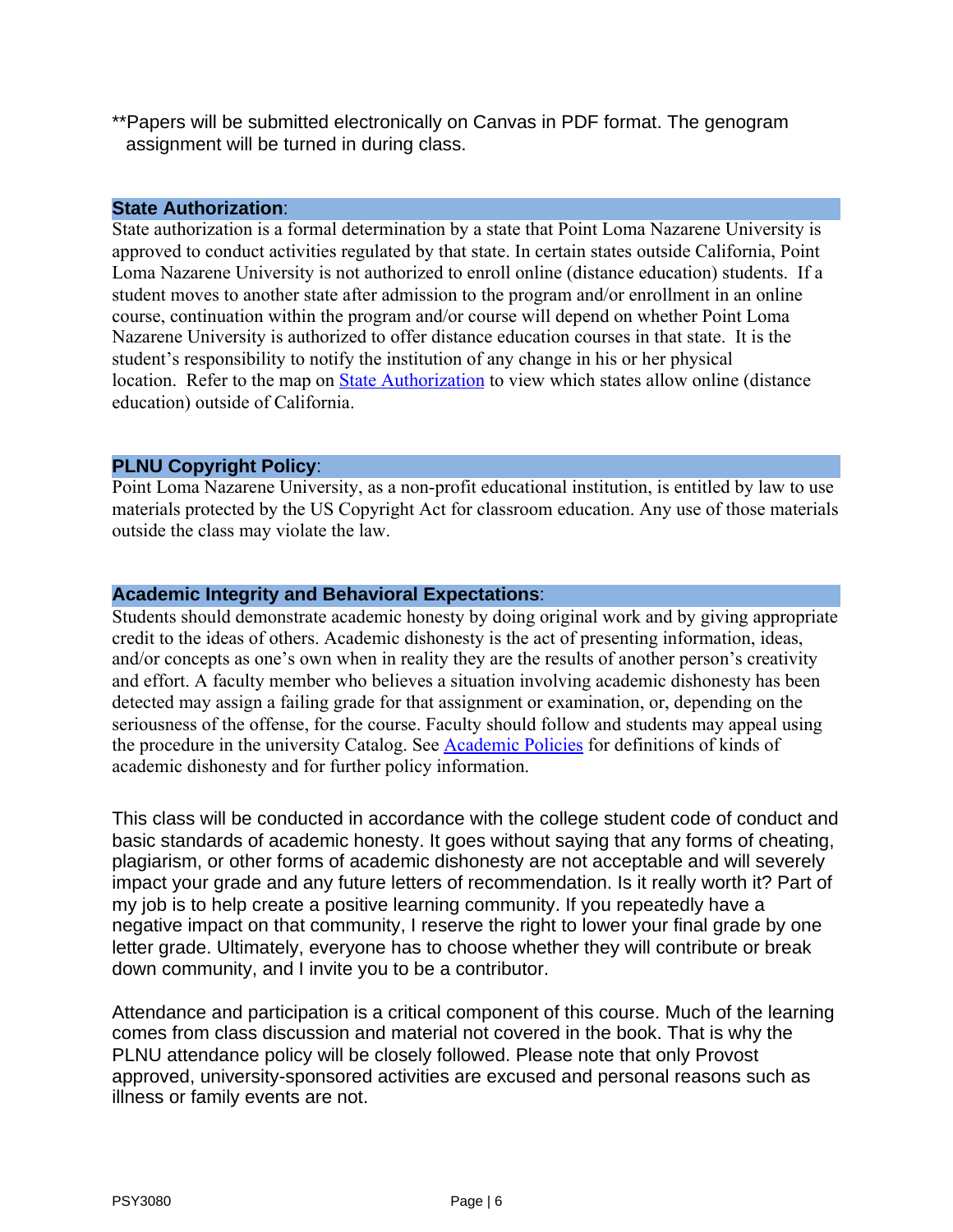Of course we all have personal reasons why missing class might be necessary, and so **each student receives four personal absences from the mandatory Wednesday synchronous zoom meetings**. At the end of the semester, each unused absence will be converted into an extra credit point (yes, you can get four extra credit points simply by attending class each Wednesday.) **Each unexcused absence or tardy beyond four will be minus three points**. If absences are excessive (after 6), the student may be dropped from the class.

**Office Hours**: Make appointments directly with the professor or see posted office hours on Google Calendar.

## **PLNU Academic Accommodations Policy**:

While all students are expected to meet the minimum standards for completion of this course as established by the instructor, students with disabilities may require academic adjustments, modifications or auxiliary aids/services. At Point Loma Nazarene University (PLNU), these students are requested to register with the Disability Resource Center (DRC), located in the Bond Academic Center ([DRC@pointloma.edu](mailto:DRC@pointloma.edu) or 619-849-2486). The DRC's policies and procedures for assisting such students in the development of an appropriate academic adjustment plan (AP) allows PLNU to comply with Section 504 of the Rehabilitation Act and the Americans with Disabilities Act. Section 504 prohibits discrimination against students with special needs and guarantees all qualified students equal access to and benefits of PLNU programs and activities. After the student files the required documentation, the DRC, in conjunction with the student, will develop an AP to meet that student's specific learning needs. The DRC will thereafter email the student's AP to all faculty who teach courses in which the student is enrolled each semester. The AP must be implemented in all such courses.

If students do not wish to avail themselves of some or all of the elements of their AP in a particular course, it is the responsibility of those students to notify their professor in that course. PLNU highly recommends that DRC students speak with their professors during the first two weeks of each semester about the applicability of their AP in that particular course and/or if they do not desire to take advantage of some or all of the elements of their AP in that course.

**Tutoring**: The PLNU Tutorial Center is available free of charge for all current, **undergraduate** PLNU students. It offers tutoring for most subjects, as well as for general help with paper editing, study skills, etc. The Tutorial Center is located on the south end of Bond Academic Center, next to the Study Abroad offices. Tutoring is available by appointment only, may be arranged in person at the Tutorial Center, over the phone at (619) 849 2593, or via email at [TutorialServices@pointloma.edu](mailto:TutorialServices@pointloma.edu)

## **PLNU Attendance and Participation Policy**: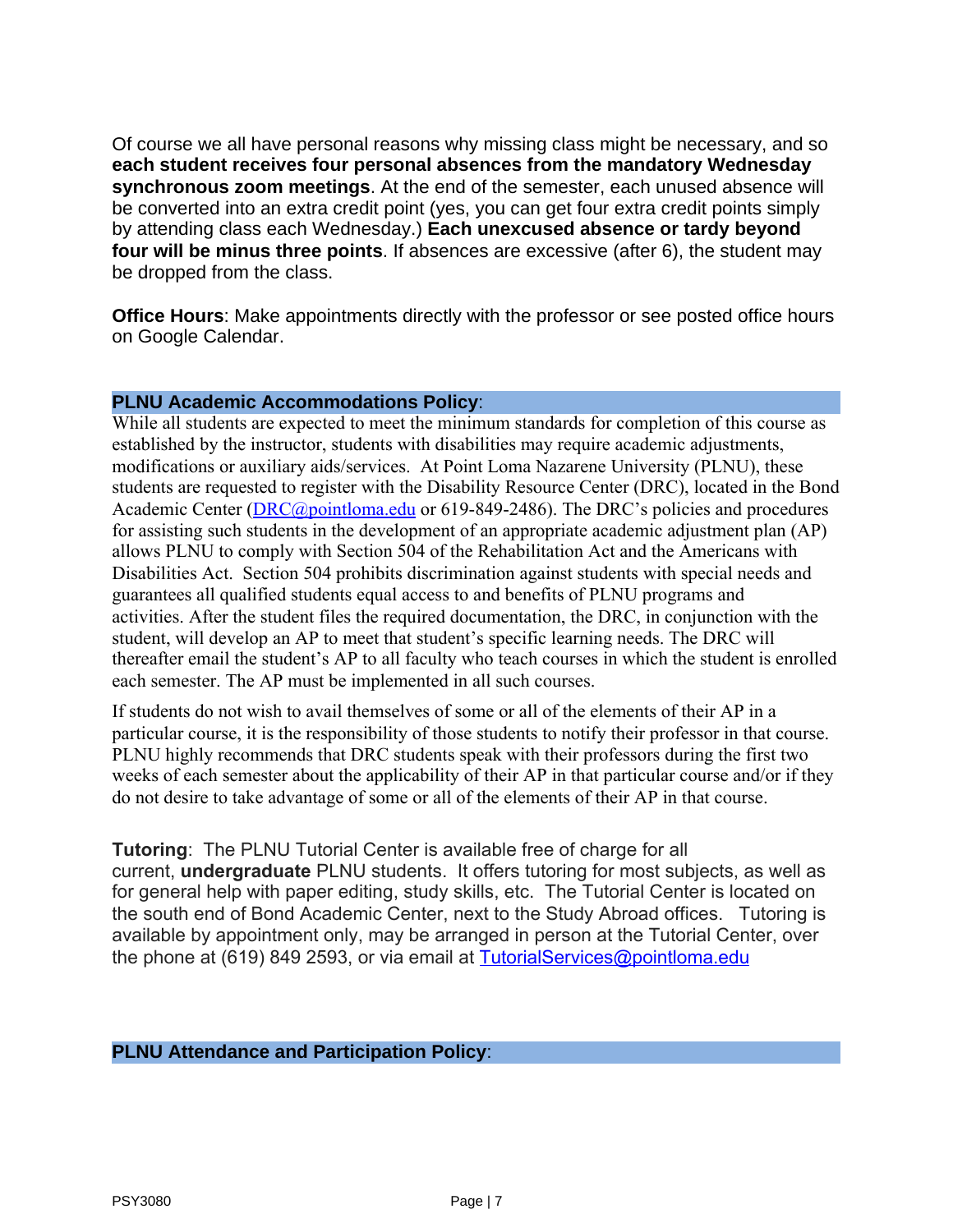Regular and punctual attendance at all **synchronous** class sessions is considered essential to optimum academic achievement. If the student is absent for more than 10 percent of class sessions (virtual or face-to-face), the faculty member will issue a written warning of de-enrollment. If the absences exceed 20 percent, the student may be de-enrolled without notice until the university drop date or, after that date, receive the appropriate grade for their work and participation. In some courses, a portion of the credit hour content will be delivered **asynchronously** and attendance will be determined by submitting the assignments by the posted due dates. See **Academic Policies** in the Undergraduate Academic Catalog. If absences exceed these limits but are due to university excused health issues, an exception will be granted.

## **Asynchronous Attendance/Participation Definition**

A day of attendance in asynchronous content is determined as contributing a substantive note, assignment, discussion, or submission by the posted due date. Failure to meet these standards will result in an absence for that day. Instructors will determine how many asynchronous attendance days are required each week.

## **Spiritual Care**:

Please be aware PLNU strives to be a place where you grow as whole persons. To this end, we provide resources for our students to encounter God and grow in their Christian faith.

 If students have questions, a desire to meet with the chaplain or have prayer requests you can contact the [Office of Spiritual Development](https://www.pointloma.edu/offices/spiritual-development) 

## **Use of Technology**:

In order to be successful in the online environment, you'll need to meet the minimum technology and system requirements; please refer to the *[Technology and System Requirements](https://help.pointloma.edu/TDClient/1808/Portal/KB/ArticleDet?ID=108349)* information. Additionally, students are required to have headphone speakers compatible with their computer available to use. If a student is in need of technological resources please contact [student-tech-request@pointloma.edu](mailto:student-tech-request@pointloma.edu).

Problems with technology do not relieve you of the responsibility of participating, turning in your assignments, or completing your class work.

## **Helpful Websites**:

The course syllabus and course readings are posted on Canvas: canvas.pointloma.edu Log in using your PLNU username and password.